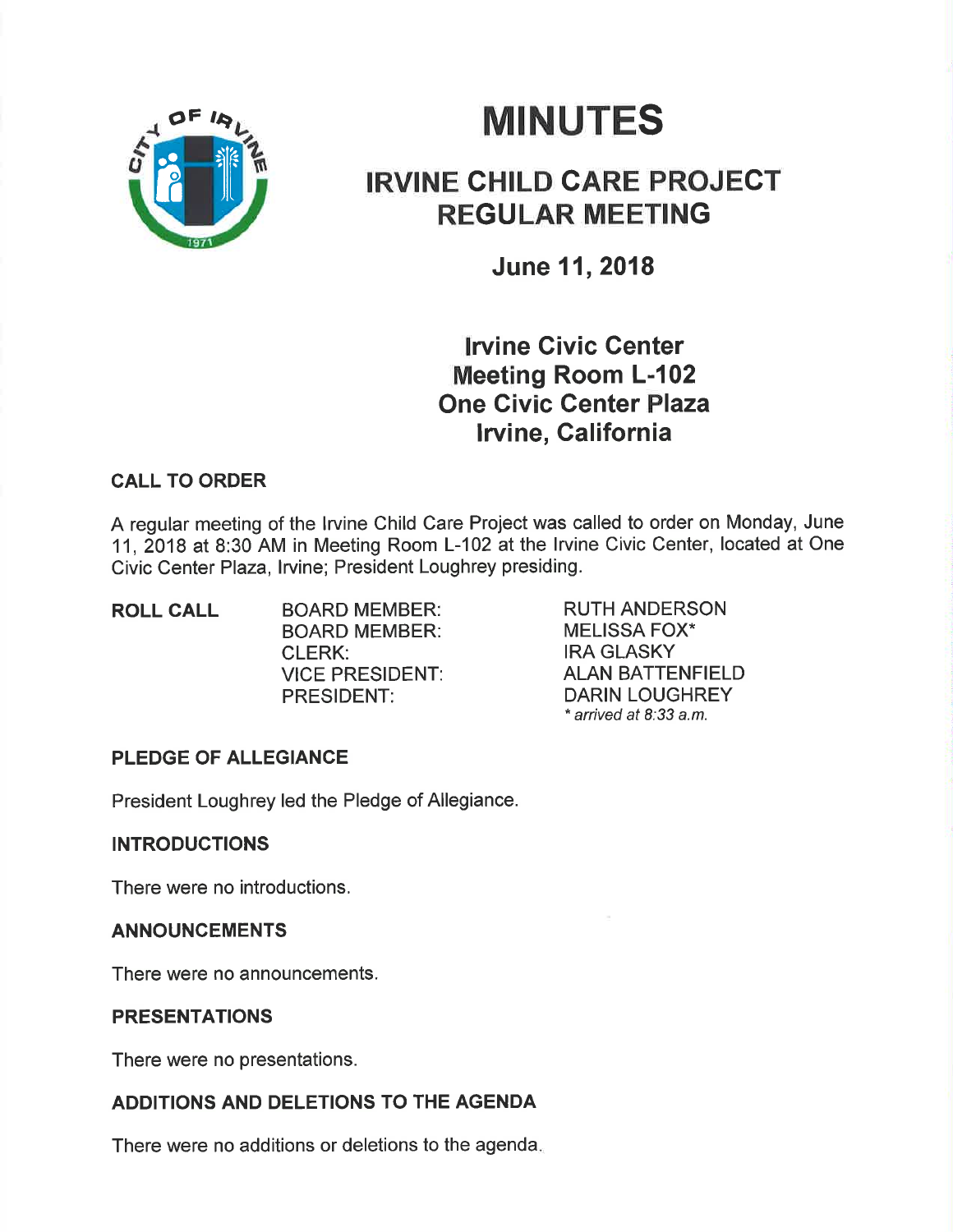#### PUBLIC COMMENTS

There were no public comments.

#### CONSENT CALENDAR

Moved by Board Member Anderson, seconded by Vice President Battenfield and carried unanimously by members present to approve Consent Calendar items I through 10.

Ayes: Anderson, Battenfield, Glasky, Loughrey 4

Noes: 0

Absent: <sup>1</sup> Fox

#### 1. APPROVAL OF IRVINE CHILD CARE PROJECT (ICCP) MINUTES

ACTION: Approved the minutes of the lrvine Child Care Project regular meeting of May 14,2018.

#### 2. WARRANT REQUEST - CHILD DEVELOPMENT CENTERS, INC.

ACTION: Approved payment of \$45,263.08 to Child Development Centers, lnc for child care development services for April 1-30, 2018.

#### 3. WARRANT REQUESTS - IRVINE CHILDREN'S FUND (ICF) SCHOLARSHIPS

AGTION: Approved payments for warrants totaling the amount of \$10,436.10 for ICF Scholarships during the month of April 2018.

- . \$8,626.75 to Rainbow Rising
- $\bullet$   $$$  715.00 to Kids Stuff
- \$1,094.35 to Child Development Centers, Inc.
- 
- **S** 0.00 to Creekers Club<br> **S** 0.00 to Dolphin Club 0.00 to Dolphin Club

#### 4. WARRANT REQUEST - ICCP SCHOLARSHIPS

AGTION: Approved payments for warrants totaling the amount of \$90.50 for ICCP Scholarships during the month of April 2018.

- $\bullet$  \$ 90.50 to Rainbow Rising
- $\bullet$  \$ 0.00 to Child Development Centers, Inc.
- $\bullet$  \$ 0.00 to Dolphin Club
- $\bullet$  \$ 0.00 to Creekers Club
- $$^{\circ}$ 0.00 to Kids Stuff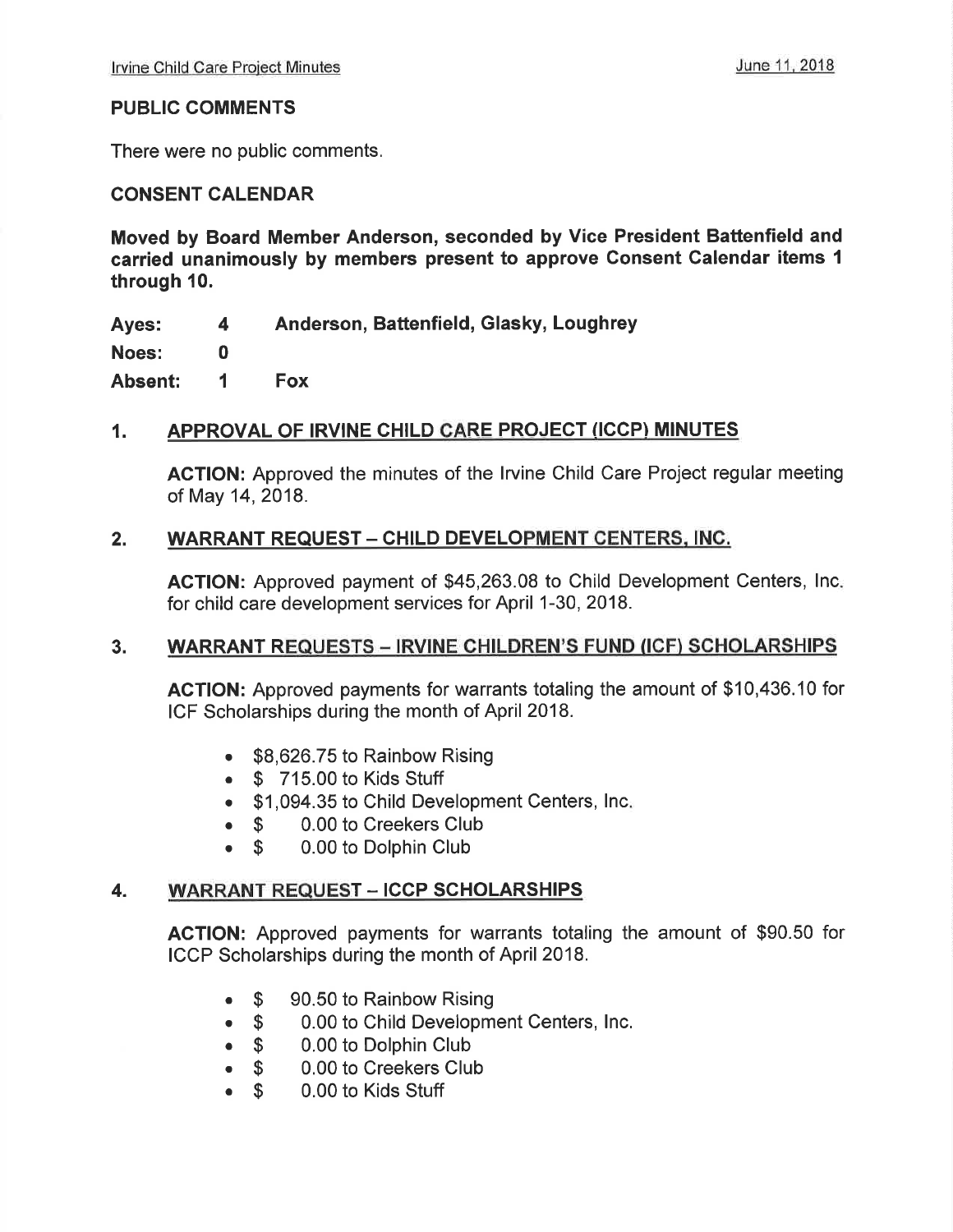#### 5. WARRANT REQUEST - CITY OF IRVINE

AGTION: Approved payment of \$20,936.81 to the City of lrvine for Program Administration, Grant Administration, and Supplies for the month of April 2018.

- \$20,246.81 for Program Administration
- \$ 690.00 for Grant Administration<br>• \$ 0.00 for Supplies
- 0.00 for Supplies

#### 6. WARRANT REQUEST - IRVINE UNIFIED SCHOOL DISTRICT (IUSD)

AGTION: Approved payment of \$60,600.71 tor Facilities and Financial Support Services, Utilities, Custodial Services, Custodial Equipment Amortization and payment for sale of IUSD-owned portables to ICCP for the month of April 2018.

- \$35,823.50 for Custodial Services
- \$ 675.00 for Custodial Equip Amortization
- . \$10,589.42 for Payment of Portable Purchase
- $\bullet$  \$ 7,262.79 for Utilities
- **S** 6,250.00 for Facilities & Financial Support

#### 7. ICCP EXPENSES PAID BY IUSD

AGTION: Reviewed and accepted attached invoices in the total amount of \$57,380.72 paid by IUSD on behalf of ICCP.

#### 8. DEPOSIT OF SCHOLARSHIP FUNDS FROM ICF

AGTION: Authorized the deposit of funds from ICF into the appropriate account as follows:

| $\bullet$ \$8,741.71 |  | 01-005-712-00-8699 |
|----------------------|--|--------------------|
| $\bullet$ \$ 0.00    |  | 01-005-712-00-8689 |

#### 9. DEPOSIT OF STATE GRANT APPORTIONMENT

ACTION: Authorized the deposit of grant funds from the State Department of Education into the appropriate account as follows:

|  | $\bullet$ \$ 7,421.00 | 01-005-50100-8290 |
|--|-----------------------|-------------------|
|  | $\bullet$ \$ 3,411.00 | 01-005-50100-8290 |

. \$18,143.00 01-005-50100-8590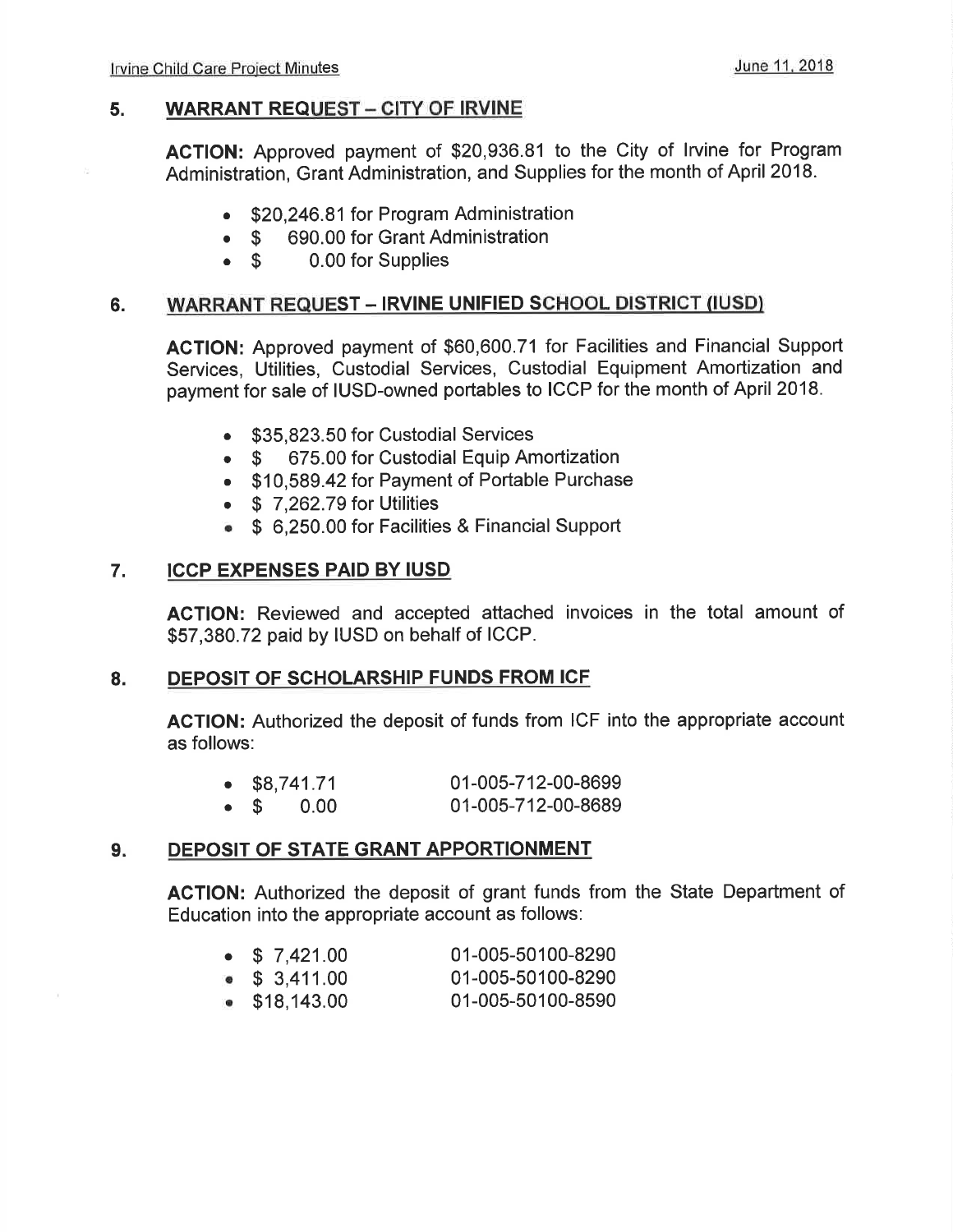#### 10. RENEWAL OF MEMORANDUM OF UNDERSTANDING FOR ICCP USE OF PERMANENT CHILD CARE BUILDINGS AT BEACON PARK K-8 SCHOOL **CAMPUS**

AGTION: Authorized Board President Darin Loughrey to sign a Memorandum of Understanding for ICCP use of permanent child care buildings at the Beacon Park K-8 school campus for the time period July 1,2018 through June 30, 2019.

#### BOARD BUSINESS

#### 1. ICCP PROPOSED BUDGET FOR FY 2018-19

IUSD Assistant Superintendent John Fogarty presented the item and responded to Board inquiries.

Discussion included: inclusion of annual 3 percent rental rate increase; line items added for purchase of emergency radios and AEDs; updates to insurance costs.

ACTION: Moved by Clerk Glasky, seconded by Board Member Anderson and carried unanimously by members present to approve the ICCP Budget for FY 2018-19.

Ayes: Noes: Absent: Anderson, Battenfield, Fox, Glasky, Loughrey 5 0 0

#### 2. ICCP PROPOSED GOALS FOR FY 2018.19

Supervisor Stubbler presented the item and responded to Board inquiries.

Discussion included: incorporation of suggested changes made at the May Board meeting; Cadence Park progress; integration of Child Care Needs Assessment findings; development impacts to child care growth/expansion; non-traditional means to address shortfall.

AGTION: Moved by Board Member Fox, seconded by Board Member Anderson and carried unanimously by members present to approve the ICCP Proposed Goals for FY 2018-19.

| Ayes:   | 5. | Anderson, Battenfield, Fox, Glasky, Loughrey |
|---------|----|----------------------------------------------|
| Noes:   |    |                                              |
| Absent: |    |                                              |

#### ICCP PURCHASE OF EMERGENCY RADIOS  $3<sub>1</sub>$

Supervisor Stubbler presented the item and responded to Board inquiries.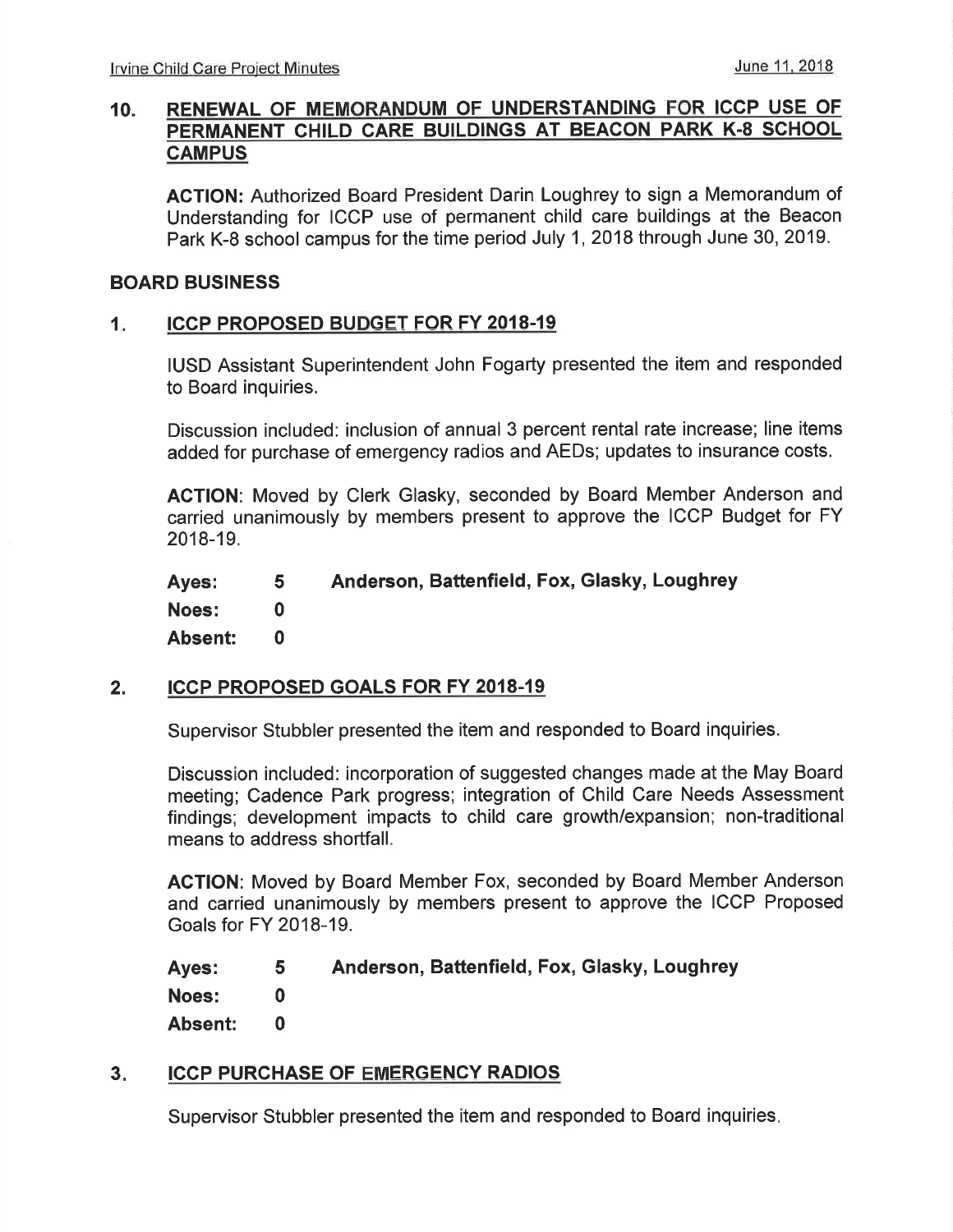Discussion included: emergency versus day-to-day use; usage during summer months; connectivity to County and lrvine Police Department; inclusion at countywide radio rodeos.

AGTION: Moved by Clerk Glasky, seconded by Board Member Fox and carried unanimously by members present to approve the plan to spend up to \$14,000.00 for the purchase of 30 heavy-duty VHF radios with charging bases for each ICCP child care site and the Irvine Child Resource Center.

Ayes: Noes: Absent: Anderson, Battenfield, Fox, Glasky, Loughrey 5 0 0

#### 4. MEMORANDUM OF UNDERSTANDING FOR ICCP USE OF PERMANENT CHILD CARE BUILDINGS AT CADENCE PARK K-8 SCHOOL CAMPUS

Supervisor Stubbler presented the item and responded to Board inquiries.

Discussion included: location and adjacent facilities.

AGTION: Moved by Clerk Glasky, seconded by Vice President Battenfield and carried unanimously by members present to authorize Board President Darin Loughrey to sign the Memorandum of Understanding for ICCP use of permanent child care buildings at the Cadence Park K-8 school campus.

Ayes: Noes: Absent: Anderson, Battenfield, Fox, Glasky, Loughrey 5 0 0

#### 5. ICCP FY 2017-18 GENERAL CHILD CARE AND DEVELOPMENT (CCTR) SCHOOL AGE GRANT PROGRAM SELF.EVALUATION

Supervisor Stubbler presented the item and responded to Board inquiries.

President Loughrey complimented Child Development Centers, lnc. on the sophistication of systems and action taken on self-evaluation discoveries.

AGTION: Submitted for the Board's information.

#### REPORTS

#### 1. FACILITIES AND BUDGET REPORT - JOHN FOGARTY

Report included in the packet was reviewed